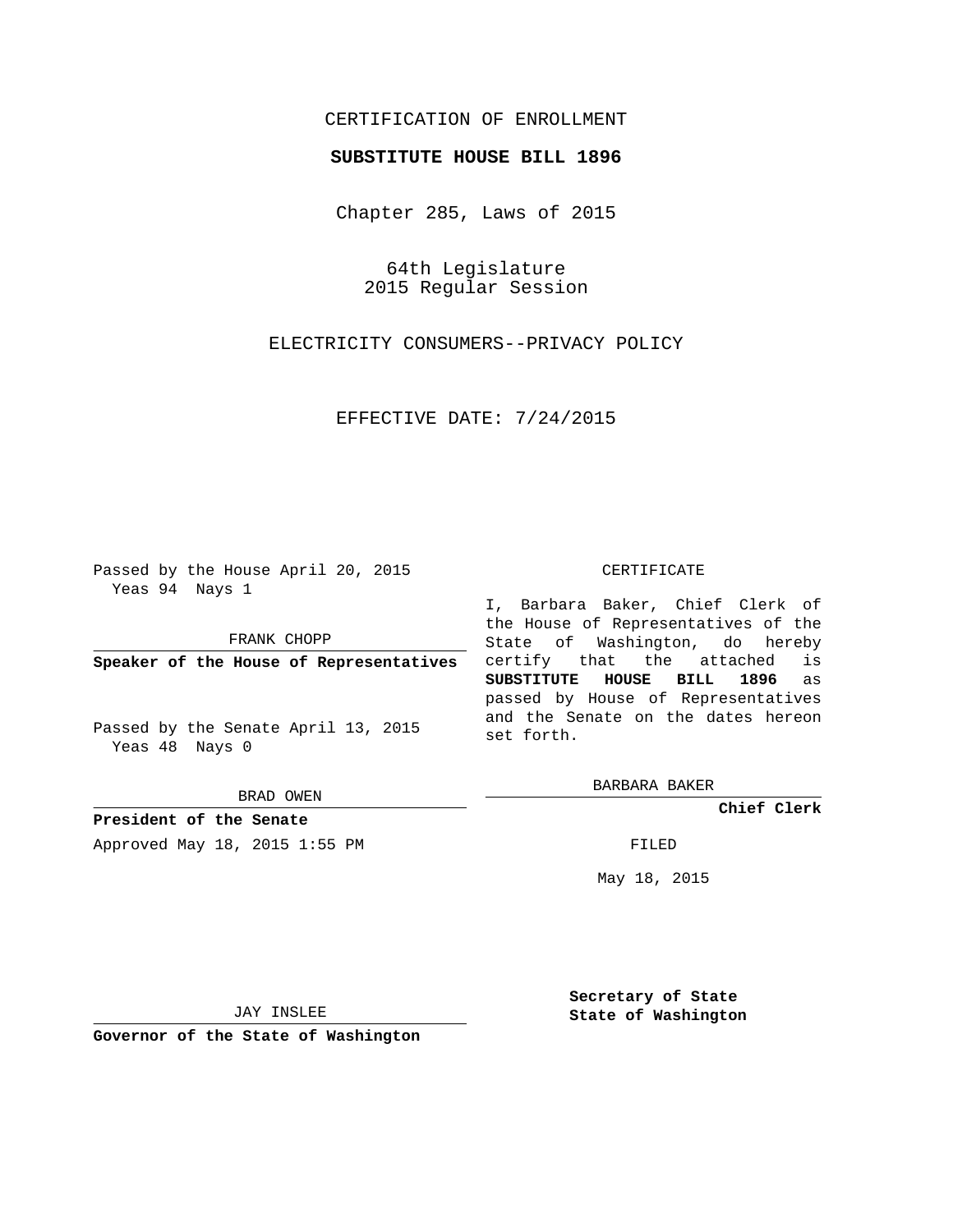## **SUBSTITUTE HOUSE BILL 1896**

AS AMENDED BY THE SENATE

Passed Legislature - 2015 Regular Session

## **State of Washington 64th Legislature 2015 Regular Session**

**By** House Technology & Economic Development (originally sponsored by Representatives Smith, Hudgins, Tarleton, and Young)

READ FIRST TIME 02/20/15.

 AN ACT Relating to providing a statewide minimum privacy policy for disclosure of customer energy use information; amending RCW 19.29A.010 and 19.29A.020; and adding new sections to chapter 19.29A 4 RCW.

5 BE IT ENACTED BY THE LEGISLATURE OF THE STATE OF WASHINGTON:

6 **Sec. 1.** RCW 19.29A.010 and 2000 c 213 s 2 are each amended to 7 read as follows:

8 The definitions in this section apply throughout this chapter 9 unless the context clearly requires otherwise.

 (1) "Biomass generation" means electricity derived from burning solid organic fuels from wood, forest, or field residue, or dedicated energy crops that do not include wood pieces that have been treated with chemical preservatives such as creosote, pentachlorophenol, or 14 copper-chrome-arsenic.

 (2) "Bonneville power administration system mix" means a generation mix sold by the Bonneville power administration that is net of any resource specific sales and that is net of any electricity sold to direct service industrial customers, as defined in section 3(8) of the Pacific Northwest electric power planning and 20 conservation act  $(16 \text{ U.S.C.} Sec. 839(a)(8))$ .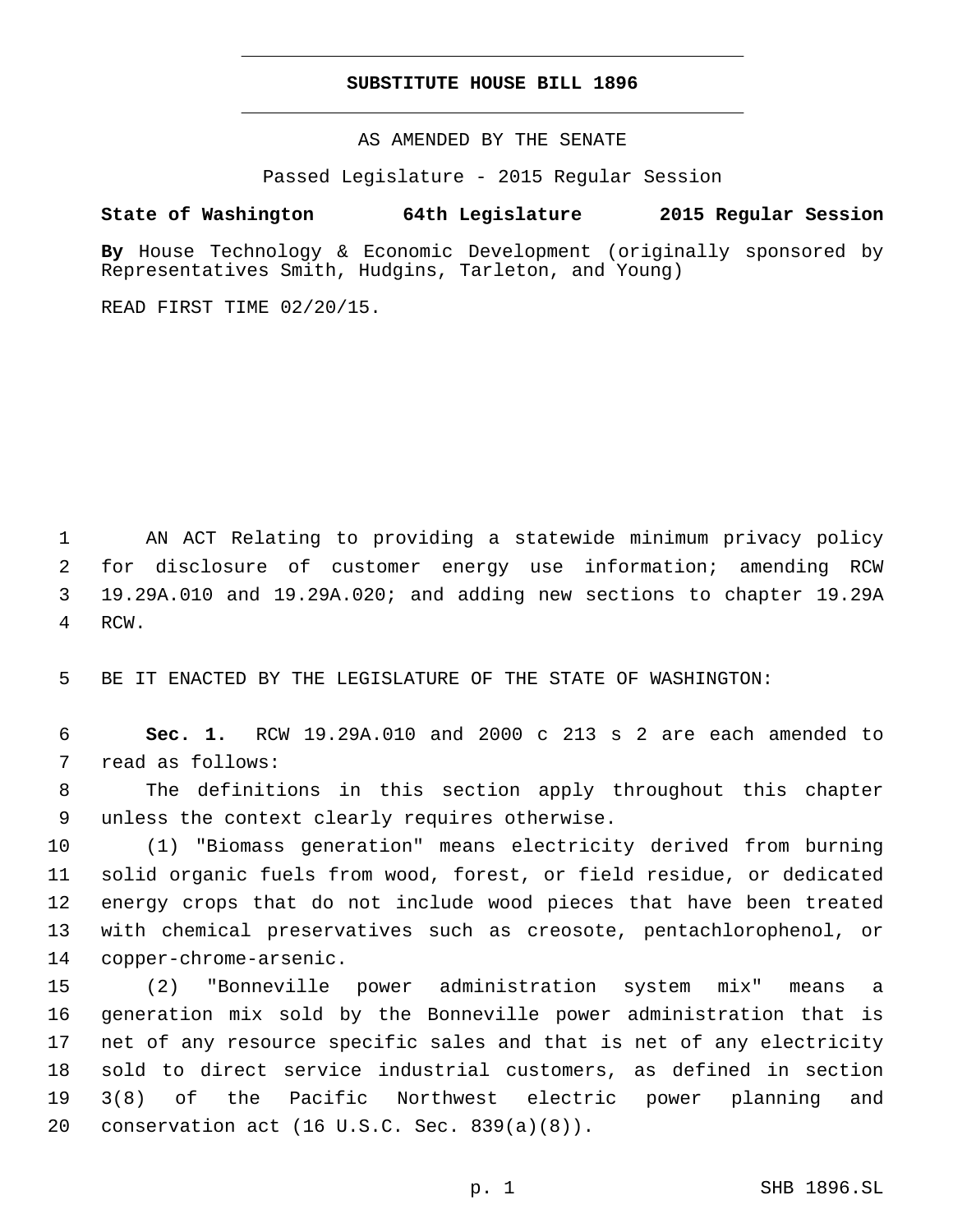(3) "Coal generation" means the electricity produced by a generating facility that burns coal as the primary fuel source.

 (4) "Commission" means the utilities and transportation commission.4

 (5) "Conservation" means an increase in efficiency in the use of energy use that yields a decrease in energy consumption while providing the same or higher levels of service. Conservation includes 8 low-income weatherization programs.

 (6) "Consumer-owned utility" means a municipal electric utility formed under Title 35 RCW, a public utility district formed under Title 54 RCW, an irrigation district formed under chapter 87.03 RCW, a cooperative formed under chapter 23.86 RCW, or a mutual corporation or association formed under chapter 24.06 RCW, that is engaged in the business of distributing electricity to more than one retail electric 15 customer in the state.

 (7) "Declared resource" means an electricity source specifically identified by a retail supplier to serve retail electric customers. A declared resource includes a stated quantity of electricity tied directly to a specified generation facility or set of facilities either through ownership or contract purchase, or a contractual right to a stated quantity of electricity from a specified generation 22 facility or set of facilities.

23 (8) "Department" means the department of ((community, trade, and 24 economic development)) commerce.

 (9) "Electricity information coordinator" means the organization selected by the department under RCW 19.29A.080 to: (a) Compile generation data in the Northwest power pool by generating project and by resource category; (b) compare the quantity of electricity from declared resources reported by retail suppliers with available generation from such resources; (c) calculate the net system power mix; and (d) coordinate with other comparable organizations in the 32 western interconnection.

 (10) "Electric meters in service" means those meters that record in at least nine of twelve calendar months in any calendar year not less than two hundred fifty kilowatt-hours per month.

 (11) "Electricity product" means the electrical energy produced by a generating facility or facilities that a retail supplier sells or offers to sell to retail electric customers in the state of Washington, provided that nothing in this title shall be construed to mean that electricity is a good or product for the purposes of Title

p. 2 SHB 1896.SL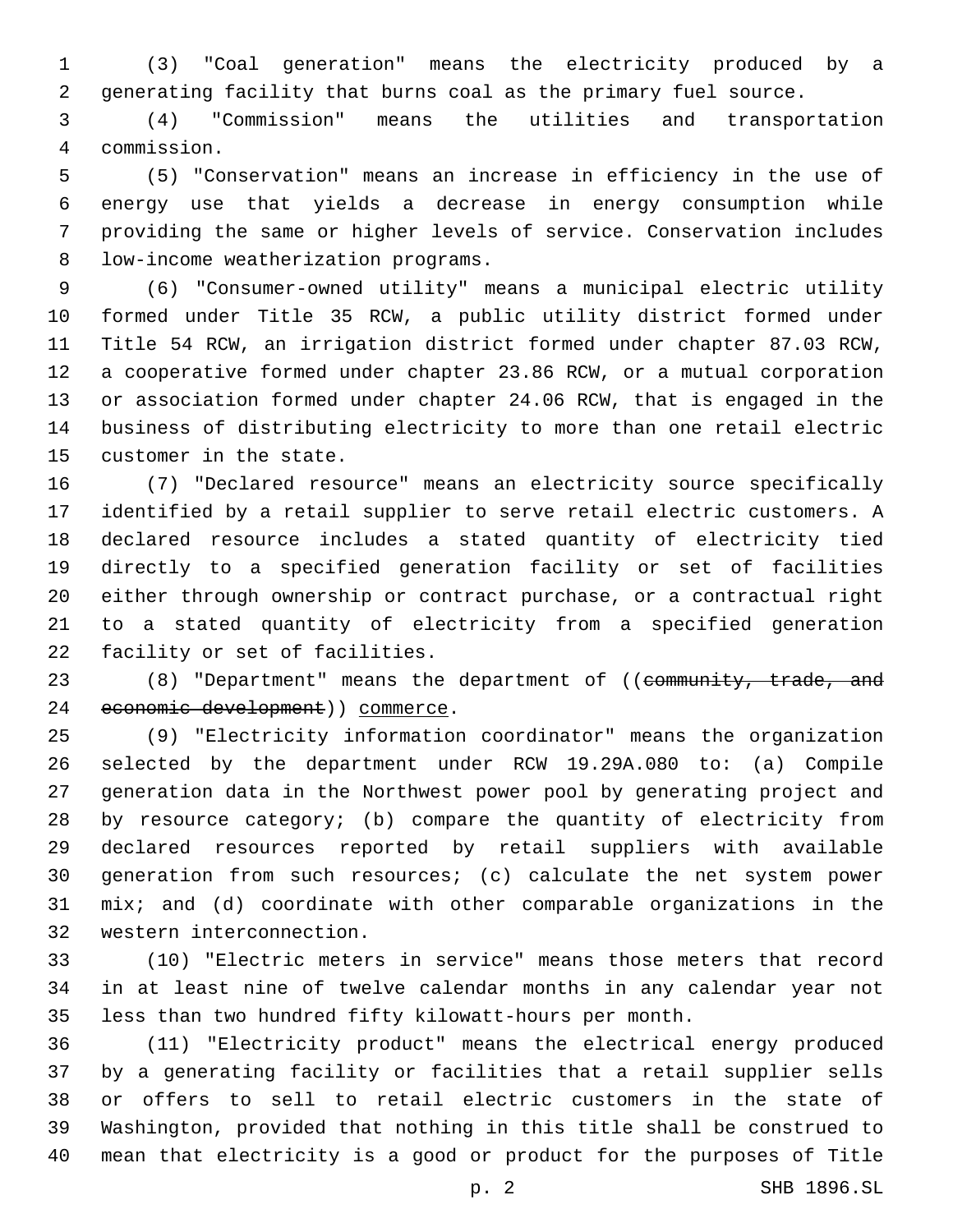62A RCW, or any other purpose. It does not include electrical energy generated on-site at a retail electric customer's premises.

 (12) "Electric utility" means a consumer-owned or investor-owned utility as defined in this section.4

 (13) "Electricity" means electric energy measured in kilowatt-hours, or electric capacity measured in kilowatts, or both.

 (14) "Fuel mix" means the actual or imputed sources of electricity sold to retail electric customers, expressed in terms of percentage contribution by resource category. The total fuel mix included in each disclosure shall total one hundred percent.

 (15) "Geothermal generation" means electricity derived from thermal energy naturally produced within the earth.

 (16) "Governing body" means the council of a city or town, the commissioners of an irrigation district, municipal electric utility, or public utility district, or the board of directors of an electric cooperative or mutual association that has the authority to set and 17 approve rates.

 (17) "High efficiency cogeneration" means electricity produced by equipment, such as heat or steam used for industrial, commercial, heating, or cooling purposes, that meets the federal energy regulatory commission standards for qualifying facilities under the 22 public utility regulatory policies act of 1978.

 (18) "Hydroelectric generation" means a power source created when water flows from a higher elevation to a lower elevation and the flow is converted to electricity in one or more generators at a single 26 facility.

 (19) "Investor-owned utility" means a company owned by investors that meets the definition of RCW 80.04.010 and is engaged in distributing electricity to more than one retail electric customer in 30 the state.

 (20) "Landfill gas generation" means electricity produced by a generating facility that uses waste gases produced by the 33 decomposition of organic materials in landfills.

 (21) "Natural gas generation" means electricity produced by a generating facility that burns natural gas as the primary fuel 36 source.

 (22) "Northwest power pool" means the generating resources included in the United States portion of the Northwest power pool area as defined by the western systems coordinating council.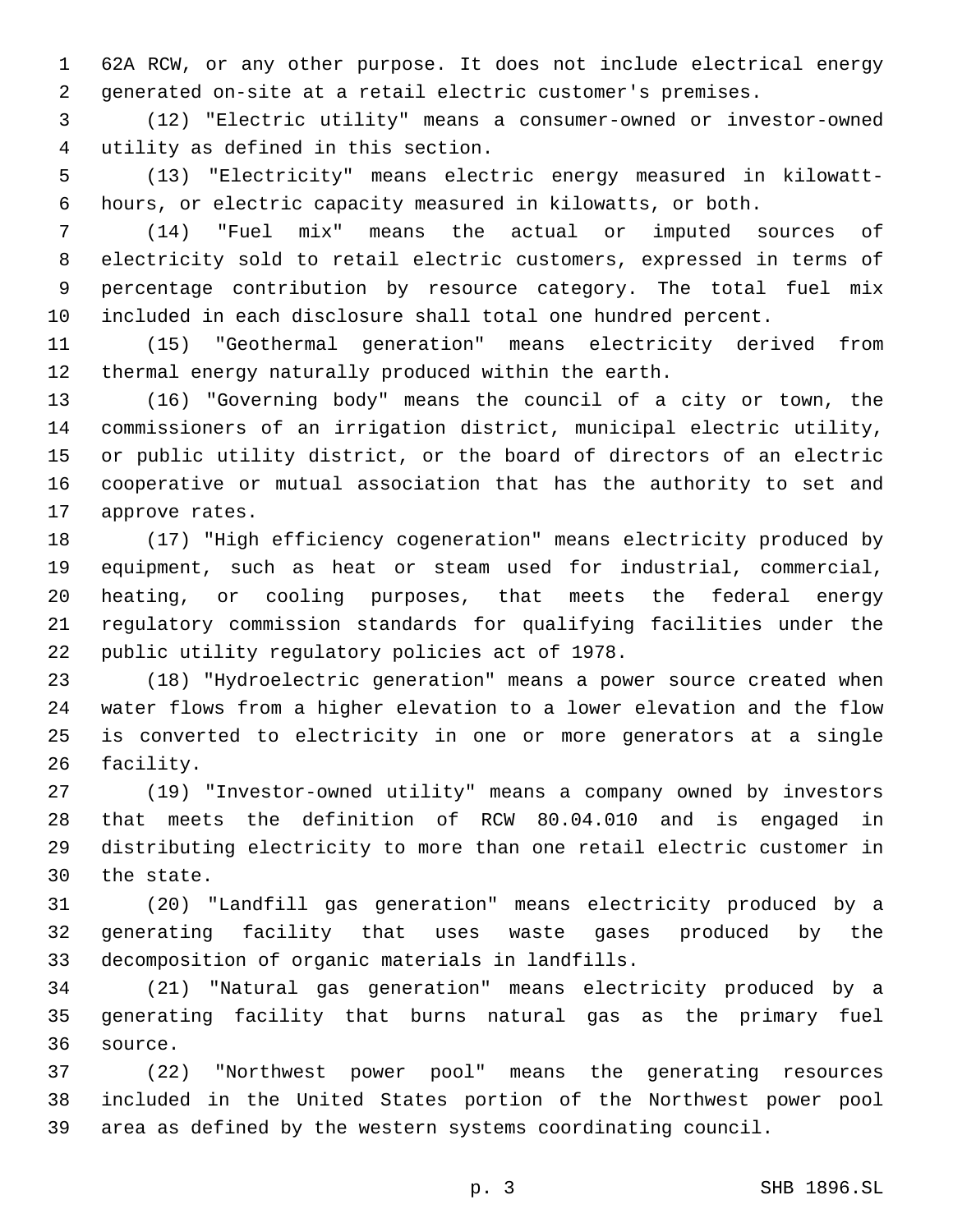(23) "Net system power mix" means the fuel mix in the Northwest power pool, net of: (a) Any declared resources in the Northwest power pool identified by in-state retail suppliers or out-of-state entities that offer electricity for sale to retail electric customers; (b) any electricity sold by the Bonneville power administration to direct service industrial customers; and (c) any resource specific sales 7 made by the Bonneville power administration.

 (24) "Oil generation" means electricity produced by a generating facility that burns oil as the primary fuel source.

 (25) "Proprietary customer information" means: (a) Information 11 that relates to the source, technical configuration, destination, and amount of electricity used by a retail electric customer, a retail electric customer's payment history, and household data that is made available by the customer solely by virtue of the utility-customer relationship; and (b) information contained in a retail electric 16 customer's bill.

 (26) "Renewable resources" means electricity generation facilities fueled by: (a) Water; (b) wind; (c) solar energy; (d) geothermal energy; (e) landfill gas; or (f) biomass energy based on solid organic fuels from wood, forest, or field residues, or dedicated energy crops that do not include wood pieces that have been treated with chemical preservatives such as creosote, 23 pentachlorophenol, or copper-chrome-arsenic.

 (27) "Resale" means the purchase and subsequent sale of electricity for profit, but does not include the purchase and the subsequent sale of electricity at the same rate at which the 27 electricity was purchased.

 (28) "Retail electric customer" means a person or entity that purchases electricity for ultimate consumption and not for resale.

 (29) "Retail supplier" means an electric utility that offers an electricity product for sale to retail electric customers in the 32 state.

 (30) "Small utility" means any consumer-owned utility with twenty-five thousand or fewer electric meters in service, or that has an average of seven or fewer customers per mile of distribution line.

 (31) "Solar generation" means electricity derived from radiation from the sun that is directly or indirectly converted to electrical 38 energy.

(32) "State" means the state of Washington.39

p. 4 SHB 1896.SL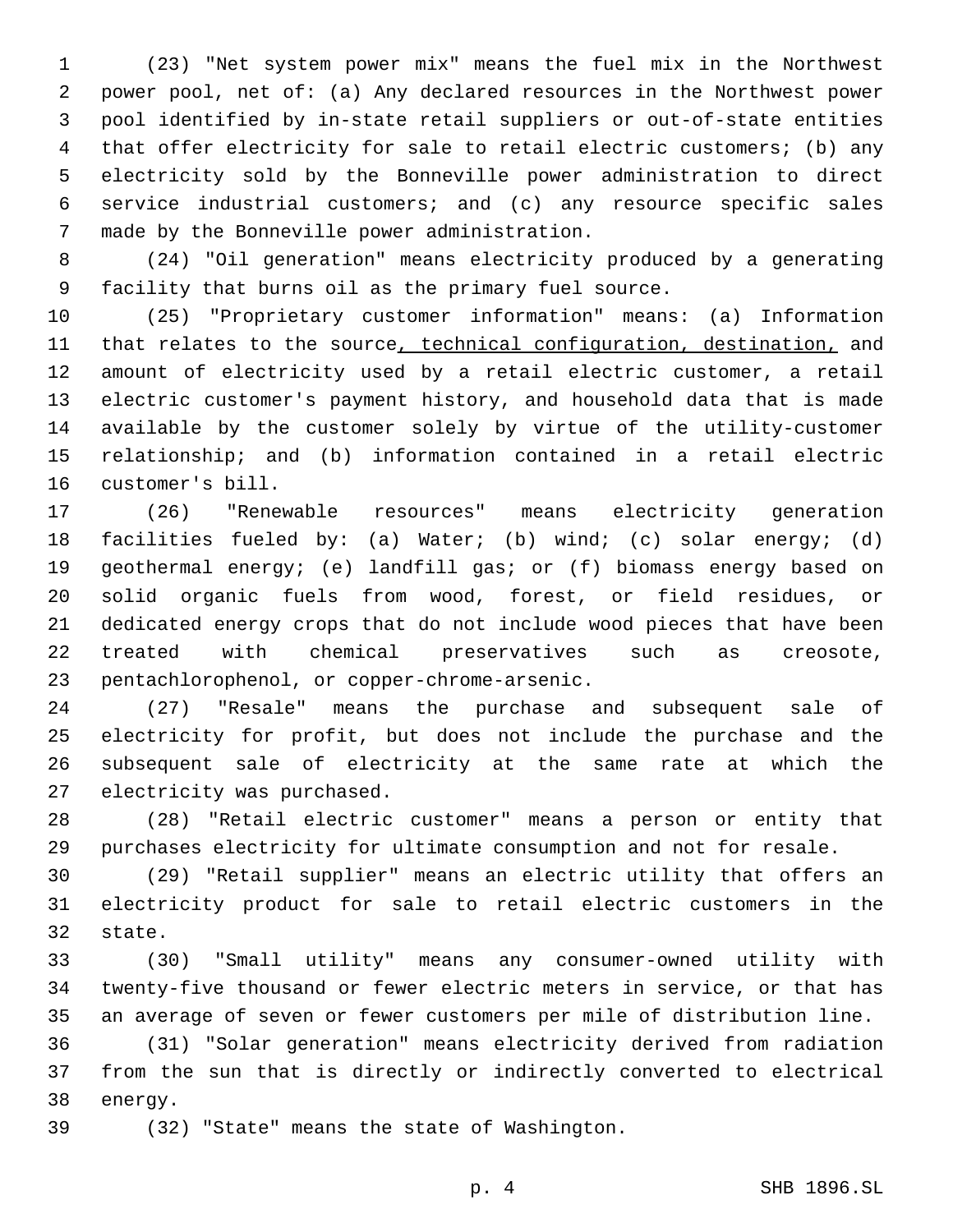(33) "Waste incineration generation" means electricity derived from burning solid or liquid wastes from businesses, households, municipalities, or waste treatment operations.3

 (34) "Wind generation" means electricity created by movement of 5 air that is converted to electrical energy.

 (35) "Private customer information" includes a retail electric customer's name, address, telephone number, and other personally identifying information.

 **Sec. 2.** RCW 19.29A.020 and 1998 c 300 s 3 are each amended to 10 read as follows:

 Except as otherwise provided in RCW 19.29A.040, each electric utility must provide its retail electric customers with the following 13 disclosures in accordance with RCW 19.29A.030:

 (1) An explanation of any applicable credit and deposit requirements, including the means by which credit may be established, the conditions under which a deposit may be required, the amount of any deposit, interest paid on the deposit, and the circumstances under which the deposit will be returned or forfeited.

 (2) A complete, itemized listing of all rates and charges for which the customer is responsible, including charges, if any, to terminate service, the identity of the entity responsible for setting rates, and an explanation of how to receive notice of public hearings where changes in rates will be considered or approved.

 (3) An explanation of the metering or measurement policies and procedures, including the process for verifying the reliability of the meters or measurements and adjusting bills upon discovery of 27 errors in the meters or measurements.

 (4) An explanation of bill payment policies and procedures, including due dates, applicable late fees, and the interest rate 30 charged, if any, on unpaid balances.

 (5) An explanation of the payment arrangement options available to customers, including budget payment plans and the availability of home heating assistance from government and private sector organizations.34

 (6) An explanation of the method by which customers must give notice of their intent to discontinue service, the circumstances under which service may be discontinued by the utility, the conditions that must be met by the utility prior to discontinuing 39 service, and how to avoid disconnection.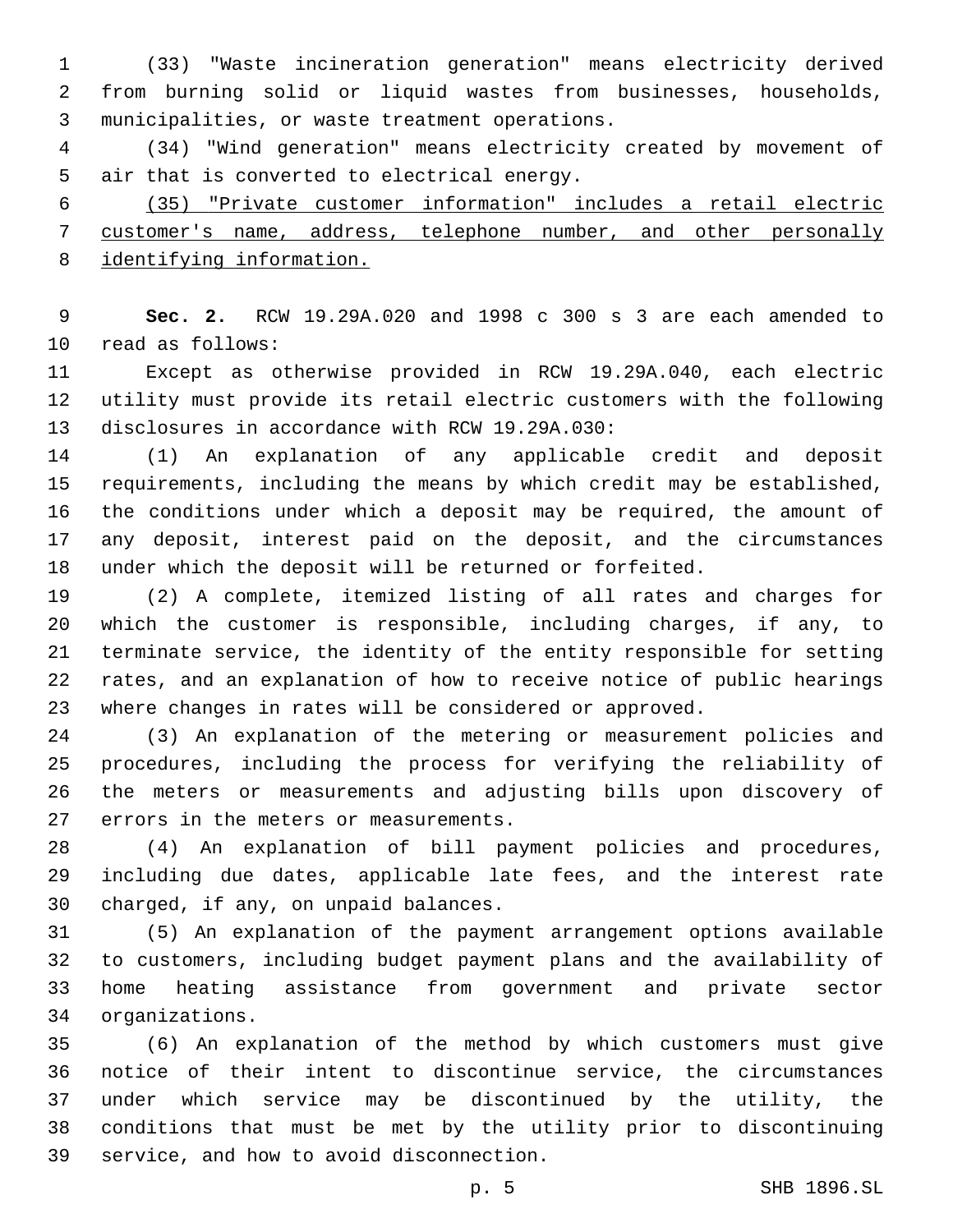(7) An explanation of the utility's policies governing the confidentiality of private and proprietary customer information, including the circumstances under which the information may be disclosed and ways in which customers can control access to the 5 information.

 (8) An explanation of the methods by which customers may make inquiries to and file complaints with the utility, and the utility's procedures for responding to and resolving complaints and disputes, including a customer's right to complain about an investor-owned utility to the commission and appeal a decision by a consumer-owned utility to the governing body of the consumer-owned utility.

 (9) An annual report containing the following information for the 13 previous calendar year:

 (a) A general description of the electric utility's customers, including the number of residential, commercial, and industrial customers served by the electric utility, and the amount of electricity consumed by each customer class in which there are at least three customers, stated as a percentage of the total utility 19 load;

 (b) A summary of the average electricity rates for each customer class in which there are at least three customers, stated in cents per kilowatt-hour, the date of the electric utility's last general rate increase or decrease, the identity of the entity responsible for setting rates, and an explanation of how to receive notice of public hearings where changes in rates will be considered or approved;

 (c) An explanation of the amount invested by the electric utility in conservation, nonhydrorenewable resources, and low-income energy assistance programs, and the source of funding for the investments; 29 and

 (d) An explanation of the amount of federal, state, and local taxes collected and paid by the electric utility, including the amounts collected by the electric utility but paid directly by retail 33 electric customers.

 NEW SECTION. **Sec. 3.** A new section is added to chapter 19.29A 35 RCW to read as follows:

 (1) An electric utility may not sell private or proprietary customer information.37

 (2) An electric utility may not disclose private or proprietary customer information with or to its affiliates, subsidiaries, or any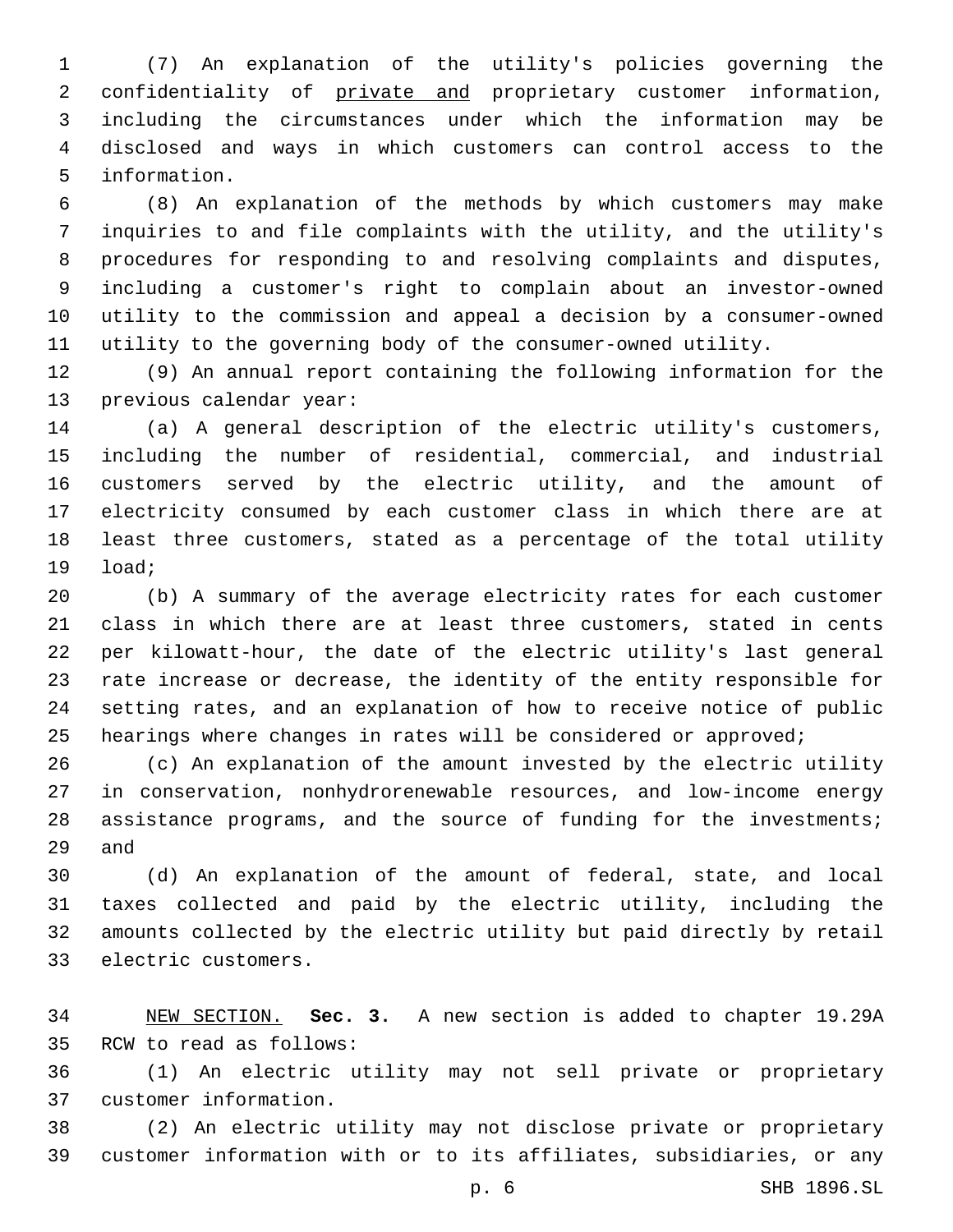other third party for the purposes of marketing services or product offerings to a retail electric customer who does not already subscribe to that service or product, unless the utility has first obtained the customer's written or electronic permission to do so.

5 (3) The utility must:

 (a) Obtain a retail electric customer's prior permission for each instance of disclosure of his or her private or proprietary customer information to an affiliate, subsidiary, or other third party for purposes of marketing services or products that the customer does not 10 already subscribe to; and

 (b) Maintain a record for each instance of permission for disclosing a retail electric customer's private or proprietary 13 customer information.

 (4) An electric utility must retain the following information for each instance of a retail electric customer's consent for disclosure of his or her private or proprietary customer information if provided 17 electronically:

 (a) The confirmation of consent for the disclosure of private 19 customer information;

 (b) A list of the date of the consent and the affiliates, subsidiaries, or third parties to which the customer has authorized disclosure of his or her private or proprietary customer information; 23 and

 (c) A confirmation that the name, service address, and account number exactly matches the utility record for such account.

 (5) This section does not require customer permission for or prevent disclosure of private or proprietary customer information by an electric utility to a third party with which the utility has a contract where such contract is directly related to conduct of the utility's business, provided that the contract prohibits the third party from further disclosing any private or proprietary customer information obtained from the utility to a party that is not the utility and not a party to the contract with the utility.

 (6) This section does not prevent disclosure of the essential 35 terms and conditions of special contracts.

 (7) This section does not prevent the electric utility from inserting any marketing information into the retail electric 38 customer's billing package.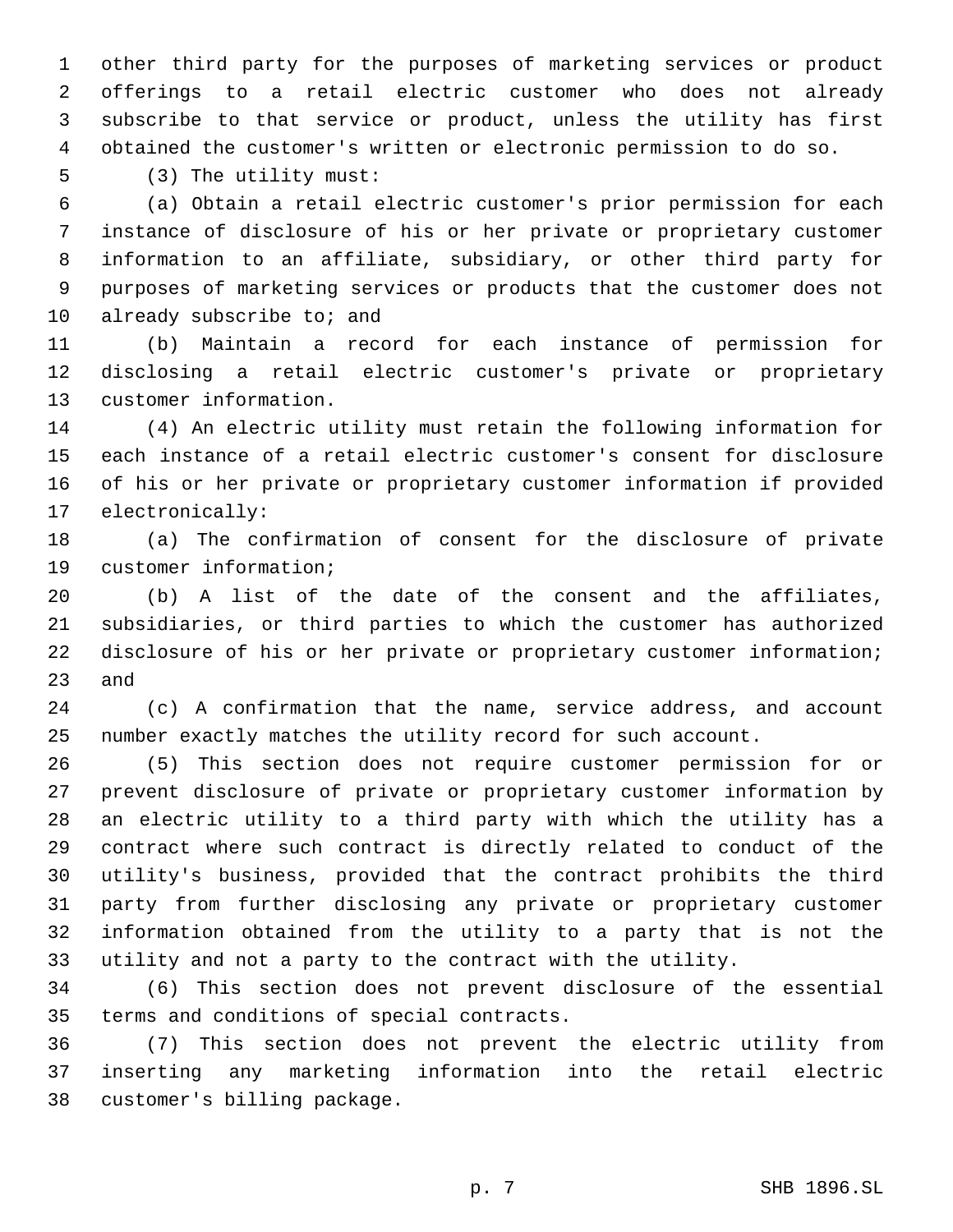(8) An electric utility may collect and release retail electric customer information in aggregate form if the aggregated information does not allow any specific customer to be identified.

 (9) The legislature finds that the practices covered by this section are matters vitally affecting the public interest for the purpose of applying the consumer protection act, chapter 19.86 RCW. A violation of this section is not reasonable in relation to the development and preservation of business and is an unfair or deceptive act in trade or commerce and an unfair method of competition for the purpose of applying the consumer protection act, 11 chapter 19.86 RCW.

 (10) The statewide minimum privacy policy established in subsections (1) through (8) of this section must, in the case of an investor-owned utility, be enforced by the commission by rule or 15 order.

 NEW SECTION. **Sec. 4.** A new section is added to chapter 19.29A 17 RCW to read as follows:

 (1) A person may not capture or obtain private or proprietary customer information for a commercial purpose unless the person:

 (a) Informs the retail electric customer before capturing or obtaining private or proprietary customer information; and

 (b) Receives the retail electric customer's written or electronic permission to capture or obtain private or proprietary customer 24 information.

 (2) A person who legally possesses private or proprietary customer information that is captured or obtained for a commercial purpose may not sell, lease, or otherwise disclose the private or proprietary customer information to another person unless:

(a) The retail electric customer consents to the disclosure;

 (b) The private or proprietary customer information is disclosed to an electric utility or other third party as necessary to effect, administer, enforce, or complete a financial transaction that the retail electric customer requested, initiated, or authorized, provided that the electric utility or third party maintains confidentiality of the private or proprietary customer information and does not further disclose the information except as permitted 37 under this subsection  $(2)$ ; or

 (c) The disclosure is required or expressly permitted by a 39 federal statute or by a state statute.